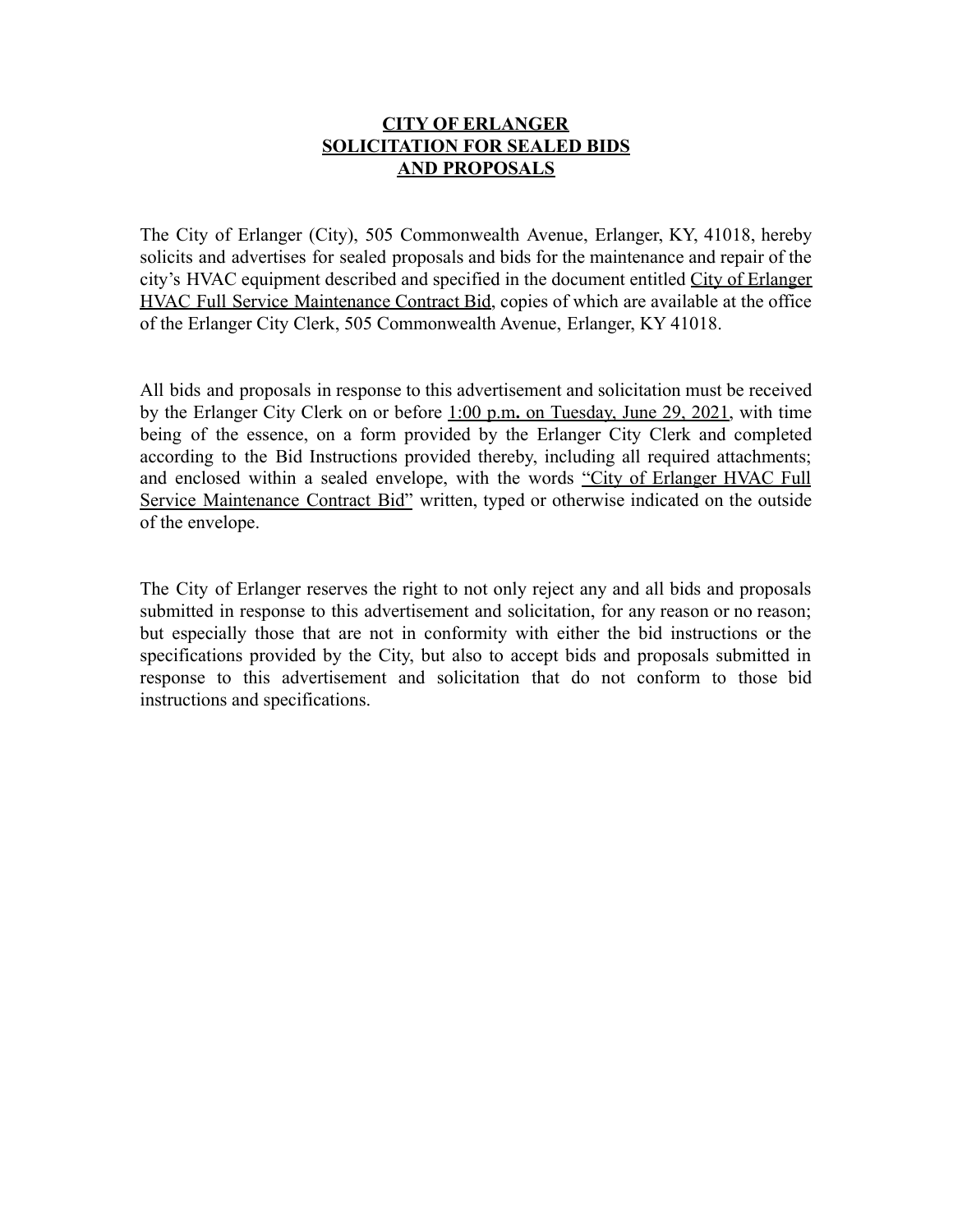## **CITY OF ERLANGER INSTRUCTIONS TO BIDDERS**

- 1. Read the City of Erlanger HVAC Full Service Maintenance Contract Bid Form, Agreement, and Equipment List attached hereto and made a part hereof by reference. They describe the specifications and contractual provisions related to your proposal. Any changes in those specifications or contractual provisions may invalidate any bid or proposal that includes those changes.
- 2. Complete the Bid Form attached hereto and made a part hereof by reference by providing the following information in the blanks for it:
	- 2.1 The amount of the bid or proposal.
	- 2.2 The complete name, address, telephone number and e-mail address of the Bidder.
	- 2.3 The signature of the Bidder or someone signing for the Bidder.
	- 2.4 The printed name of the signatory.
	- 2.5 The date.
- 3. Complete the Agreement attached hereto and made a part hereof by reference by:
	- 3.1 Providing the printed name of the bidder as the Contractor in the blank in the first paragraph.
	- 3.2 Signing the Agreement at the end.
- 4. Have the signature on the Agreement notarized.
- 5. Seal the signed Bid Form, signed and notarized Agreement, and completed specification request within an envelope with the words "City of Erlanger HVAC Full Service Maintenance Contract Bid" written or otherwise indicated on the outside of the envelope; deliver the sealed envelope to the office of the Erlanger City Clerk, 505 Commonwealth Avenue, Erlanger, Kentucky before 1:00 p.m., prevailing time on or before June 29, 2021**.**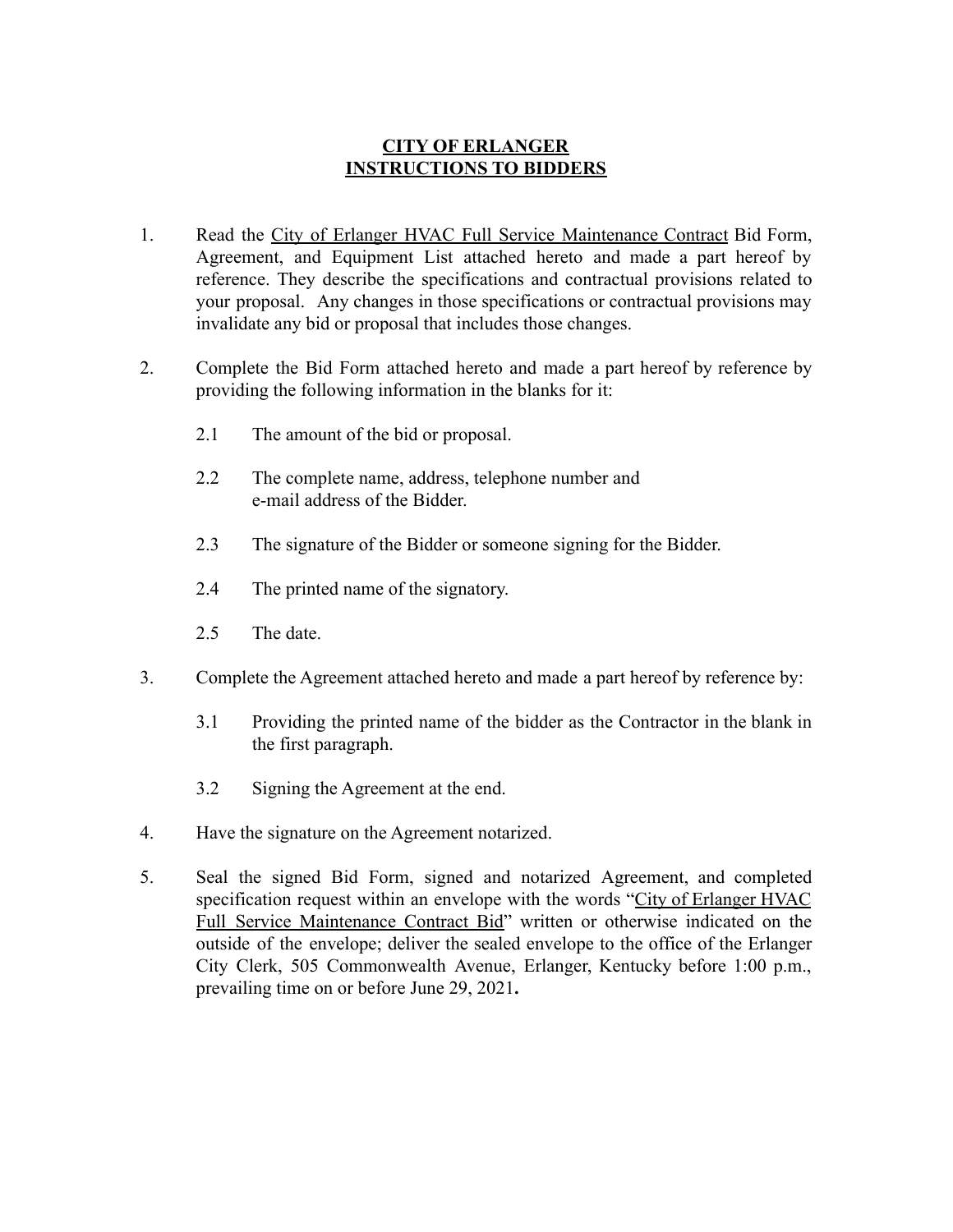#### **BID FORM**

The undersigned hereby bids, offers, and proposes to provide, furnish and deliver in the highest and best manner all labor, material, tools, equipment, supplies, and personnel necessary to maintain and repair the City of Erlanger HVAC System as described and specified in the document entitled City of Erlanger HVAC Full Service Maintenance Contract attached hereto and made a part hereof by reference, to a functional condition according to the design of the manufacturer thereof, for the "Amount Bid" indicated in this form; and pursuant to the terms and provisions of the Agreement attached hereto and made a part hereof by reference. This bid, offer, and proposal is irrevocable until the expiration of sixty (60) consecutive calendar days after the date of this bid, offer and proposal and may be accepted by the City of Erlanger at any time prior thereto, provided that a copy of the Agreement attached hereto is signed on behalf of the City of Erlanger by the Mayor thereof and mailed by certified mail, return receipt requested.

The undersigned bidder hereby authorizes the City of Erlanger to investigate the bidder and inspect and copy any and all records, books of account, correspondence, or other documents reasonably necessary for the City of Erlanger to determine the responsibility and ability of the bidder to comply with terms and provisions hereof.

| <b>Amount Bid</b>                                          |  |
|------------------------------------------------------------|--|
| Complete Name of Company                                   |  |
| Signature of Bidder or<br><b>Authorized Representative</b> |  |
| Printed Name of Signatory                                  |  |
| Complete Address of Bidder                                 |  |
|                                                            |  |
| Telephone Number of Bidder                                 |  |
| E-mail address of Bidder                                   |  |
| Date                                                       |  |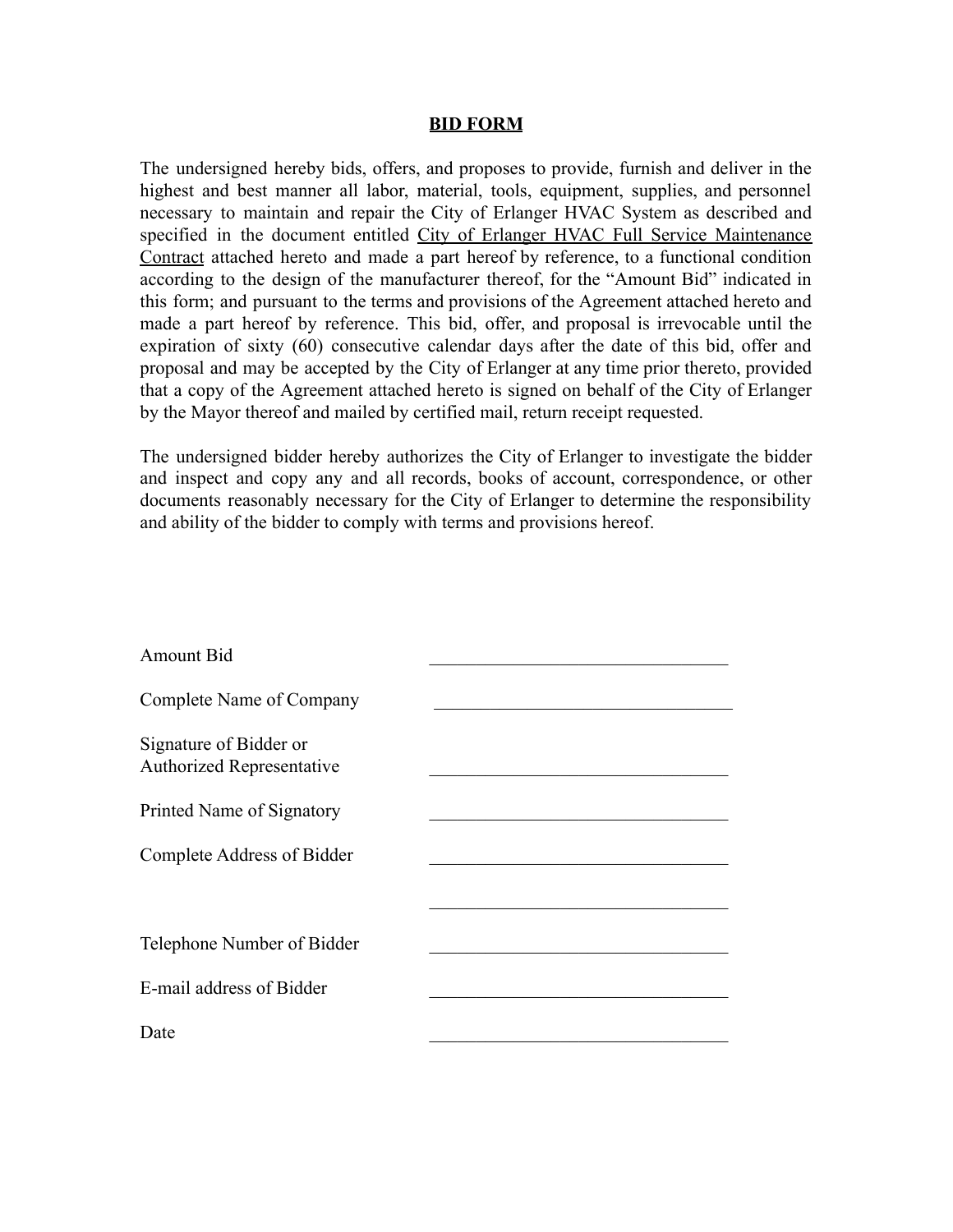## **CITY OF ERLANGER HVAC FULL SERVICE MAINTENANCE AGREEMENT**

This Agreement is by and between the CITY OF ERLANGER, a Home Rule city in Kenton County, Kentucky, which shall hereinafter be identified and referred to as the "CITY" and

(PRINTED NAME OF CONTRACTOR) which shall hereinafter be identified and referred to as the "CONTRACTOR";

 $\overline{\phantom{a}}$ 

#### **WITNESSETH:**

**WHEREAS,** the City has budgeted and appropriated funds for the maintenance and repair of the City HVAC systems; and

WHEREAS, on the City advertised in the Kentucky Enquirer for bids to provide the labor, material, tools, equipment, supplies, and personnel necessary to maintain and repair the City HVAC systems; and

WHEREAS, on the City received the bid from the Contractor attached hereto and made a part of hereof by reference; and

**WHEREAS,** the bid of the Contractor was accepted by the City at a regular meeting of the Erlanger City Council on \_\_\_\_\_\_\_\_\_\_\_\_\_ and

**NOW, THEREFORE,** in consideration of the mutual and reciprocal covenants herein, the City and the Contractor hereby agree as follows:

#### **1.0 Definitions**

As used in this Agreement, the following words and acronyms have the meanings provided for them:

- 1.1 The acronym "HVAC" means "heating, ventilating and air conditioning."
- 1.2 The words "City HVAC systems" mean the heating, ventilating and air conditioning systems of the City of Erlanger identified in the document attached to this Agreement entitled CITY OF ERLANGER HVAC SYSTEMS EQUIPMENT LIST, including, without limitation, all non-moving parts and electrical boards (essentially, all parts of the HVAC systems and controls).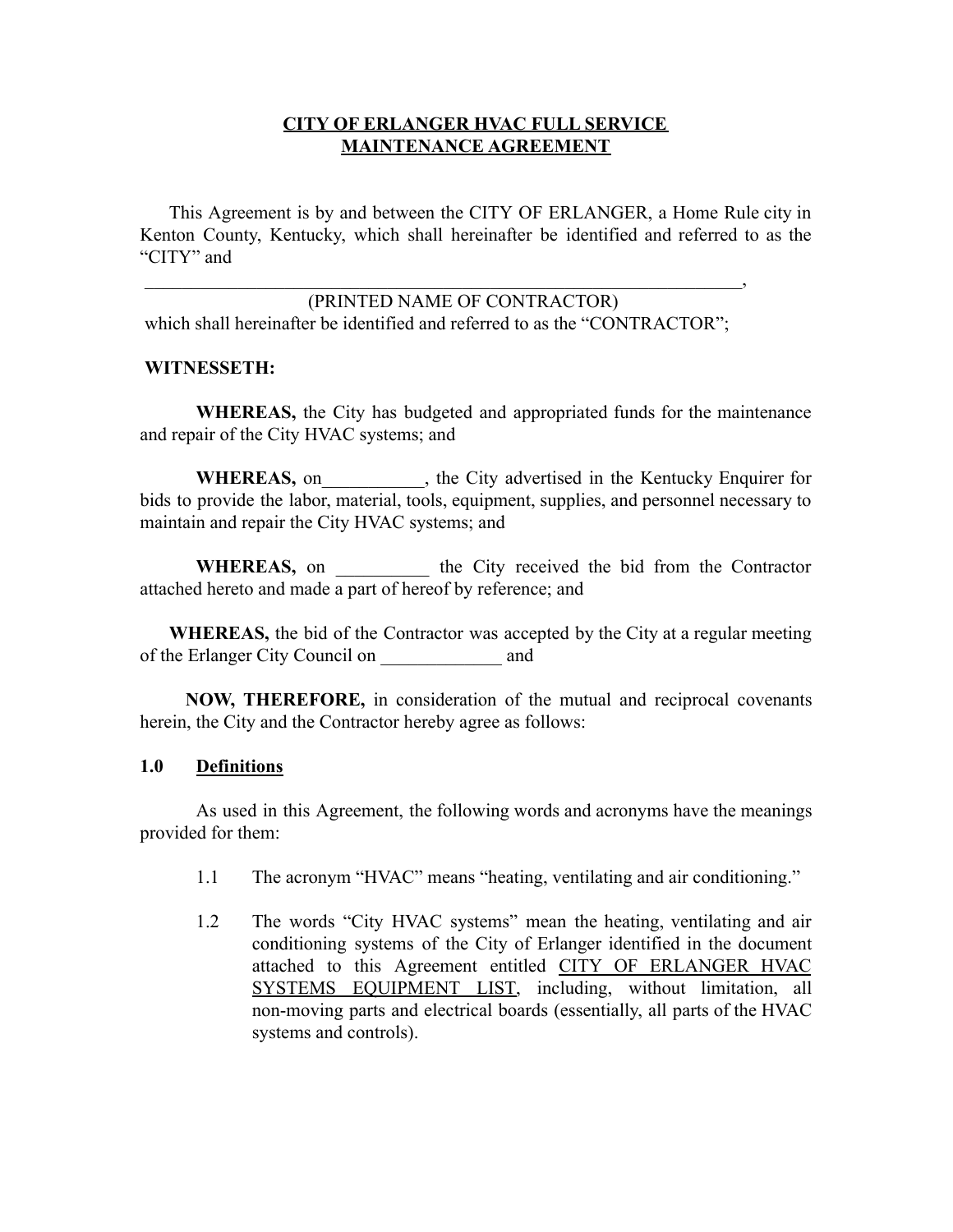# **2.0 Contractor's Work**

The Contractor shall and hereby agrees to promptly and efficiently provide, furnish and deliver in the highest and best manner, all labor, material, tools, equipment, supplies, and personnel necessary to maintain and repair the City HVAC systems to a functional condition according to the design of the manufacturer thereof, all of which shall hereinafter be identified simply as the "Work of the Contractor", and shall include all items set forth in both the bid specifications and bid submitted by the Contractor.

# **3.0 Time of the Work of the Contractor**

The Work of the Contractor shall occur during the period of time after and after this agreement is signed on behalf of the City and a copy thereof mailed to the Contractor by certified mail, return receipt requested. Provided, however, that the City and the Contractor hereby agree that the City may extend this Agreement for additional one year periods, with only a cost of living increase as determined by the Department of Local Government pursuant to KRS 83A.075, by providing the Contractor with a written notice thereof at least thirty (30) calendar days before August 31 in any calendar year.

## **4.0 Contractor's Insurance**

Prior to and during the Work of the Contractor, the Contractor shall cause to be issued and maintained the following policies of insurance through companies approved by the City, in which the coverage of the Contractor is primary and noncontributory in regard to all liability coverage, including, without limitation, excess and umbrella policies:

- **1.** Commercial General Liability insurance on ISO form CG00011001 (or a substitute providing equivalent coverage). The limit shall not be less than \$1,000,000 per occurrence. *The City of Erlanger must be named as an Additional Insured; the certificate shall specify that the coverage afforded is Primary and Noncontributory with respect to any other coverage available to the City of Erlanger*.
- **2.** Comprehensive owned and non-owned automobile liability insurance with a minimum combined single limit of \$1,000,000.
- **3.** Workers Compensation Coverage specific to the State of Kentucky.
- **4.** If you are performing construction services, the additional insured status must be provided by a combination of CG20100707 and CG20370704.
- **5.** If your services involve pyrotechnics, mechanical amusement devices, inflatable amusement devices, animals of any type (including petting zoo or pony rides) or any other services that the City of Erlanger deems applicable, you must also provide a Commercial Umbrella policy with a minimum limit of \$1,000,000.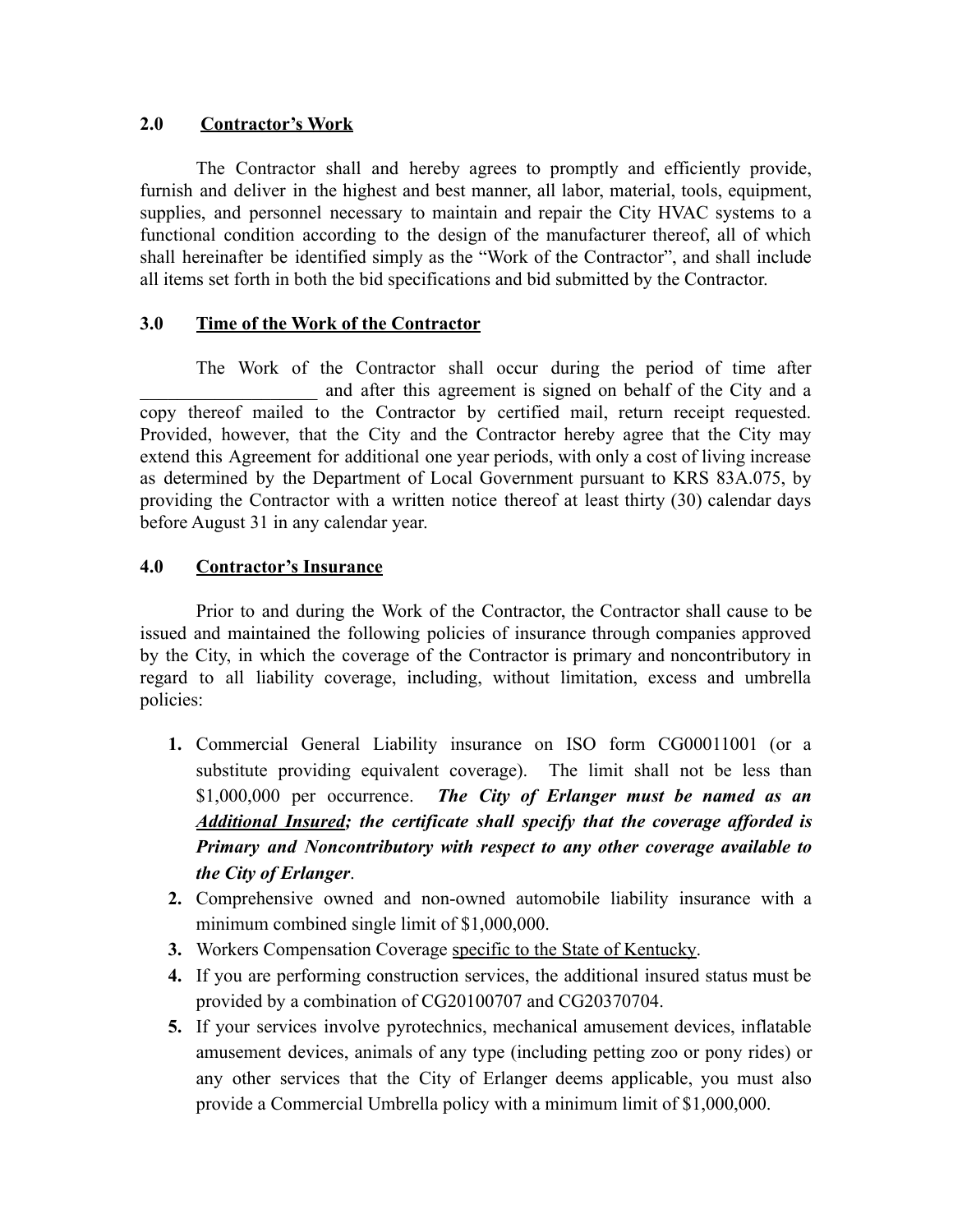- **6.** If your services include the sale of alcohol, you must also provide evidence of Liquor Liability Coverage with a minimum limit of \$1,000,000.
- **7.** If your services are professional in nature, such as architectural, engineering, consulting or legal, you must also provide evidence of Professional Liability coverage (also known as Errors and Omissions coverage) with a minimum limit of \$1,000,000.

## **5.0 Quality of Contractor's Work**

The Contractor shall and hereby agrees that all of the Work of the Contractor shall be of superior quality.

#### **6.0 Contractor's Protection of Work**

Until the Work of the Contractor is accepted and paid for by the City, the Contractor shall and hereby agrees to protect the finished and unfinished Work of the Contractor against any damage, loss or injury; in the event that any damage, loss or injury occurs to any of the Work of the Contractor for which the Contractor has not been paid, the Contractor shall promptly replace or repair that work, whichever the City determines to be appropriate in the circumstances, in the sole and absolute discretion thereof.

## **7.0 Contractor's Compliance with Other Laws**

In the performance of the Work of the Contractor, the Contractor shall and hereby agrees that it and all of its subcontractors shall comply with all of the regulations and other requirements of state and federal Environmental Protection Agencies; and also comply with the provisions of Chapters 337, 338, 339, 341, 342, and 344 of the Kentucky Revised Statutes; and also all of the provisions of the Federal Americans with Disabilities Act and the regulations of the Federal Employee Opportunity Commission in regard thereto.

#### **8.0 Contractor's Indemnification of City**

The Contractor shall indemnify and hold the City and the officers, agents, employees and volunteers thereof, harmless from each, every, any and all losses, expenses, costs, compensation, and other damages of every kind and nature, and all claims, demands and causes of action for them, both at law and in equity, including, without limitation, liens of mechanics and materialmen, third party actions and actions for contribution and/or indemnification, which are in any way related to the acts or omissions of the Contractor or the officers, agents, employees and volunteers thereof in regard to the Project.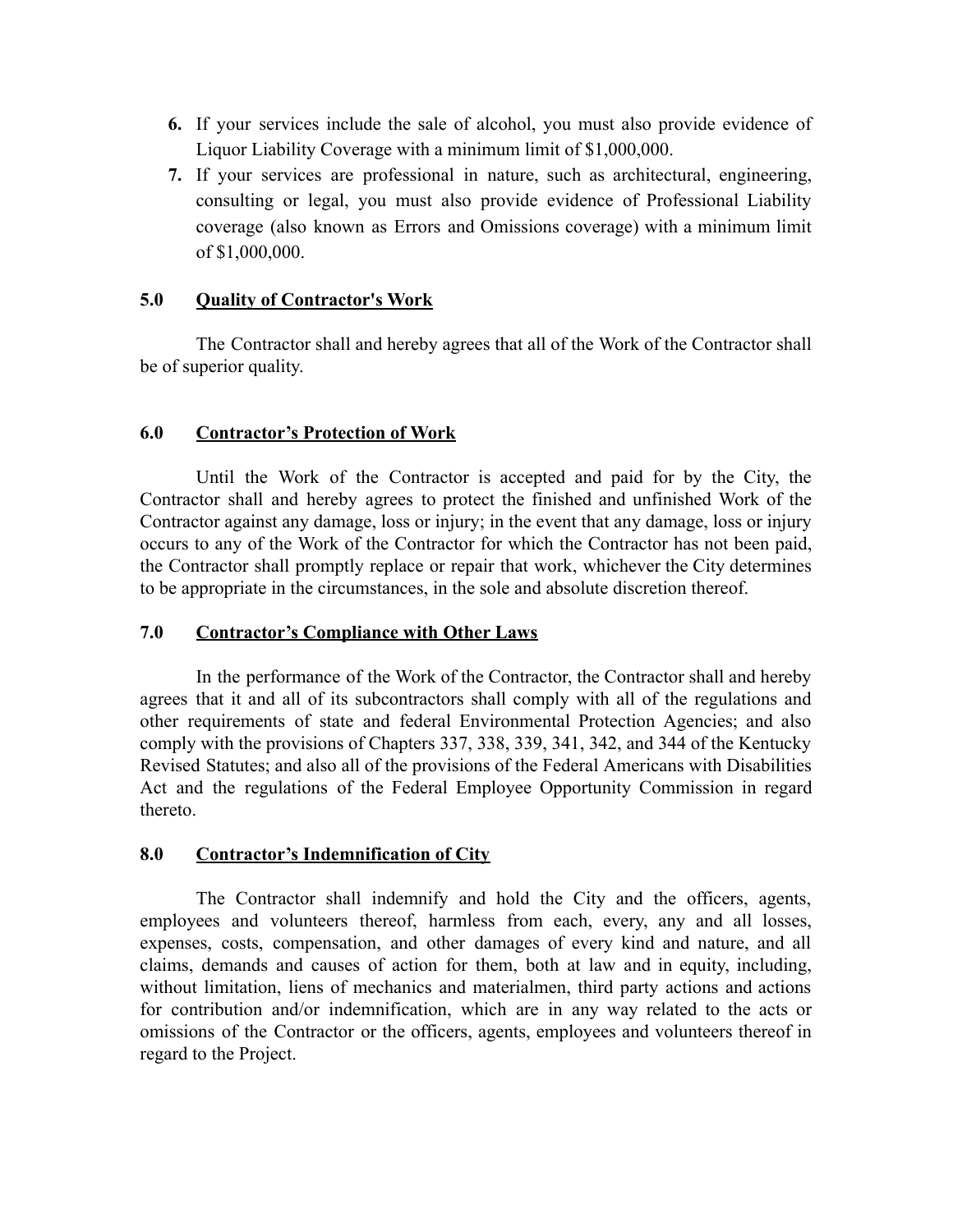#### **9.0 Payments to Contractor**

For the Work of the Contractor that has been approved and accepted by the City, the City shall and hereby agrees to pay the Contractor in the following manner according to the Bid of the Contractor attached hereto and incorporated herein by reference:

- **9.1** An itemized list of the Work of the Contractor during the preceding quarter; and the amount charged for that work according to the attached bid of the Contractor; and
- **9.2** Upon the completion of the Work of the Contractor, the Contractor shall submit to the City mechanics lien affidavits or cancelled checks establishing that the labor and material of the employees of the Contractor and others for the Work of the Contractor has been paid by the Contractor; and
- **9.3** Upon receipt of the documents indicated in subparagraph 9.1, the City shall, within fourteen (14) days after the receipt thereof, pay the **Contractor**

according to the attached Bid of the Contractor for the Work of the Contractor that has been approved and accepted by the City.

#### **10.0 Miscellaneous Provisions**

## **10.1 Governing Law**

This Agreement shall be interpreted, construed and governed by Kentucky law.

## **10.2 Severability**

If any provision of this Agreement shall be determined by a Court of competent jurisdiction to be invalid and enforceable, such determination shall not affect the validity or enforceability of the remaining provisions of this Agreement, all of which shall remain in full force and effect.

## **10.3 Assignability**

This Agreement may not be assigned by the BIDDER without the written consent of the City.

## **10.4 Amendment**

This Agreement may be amended only by a written agreement signed by the City and the BIDDER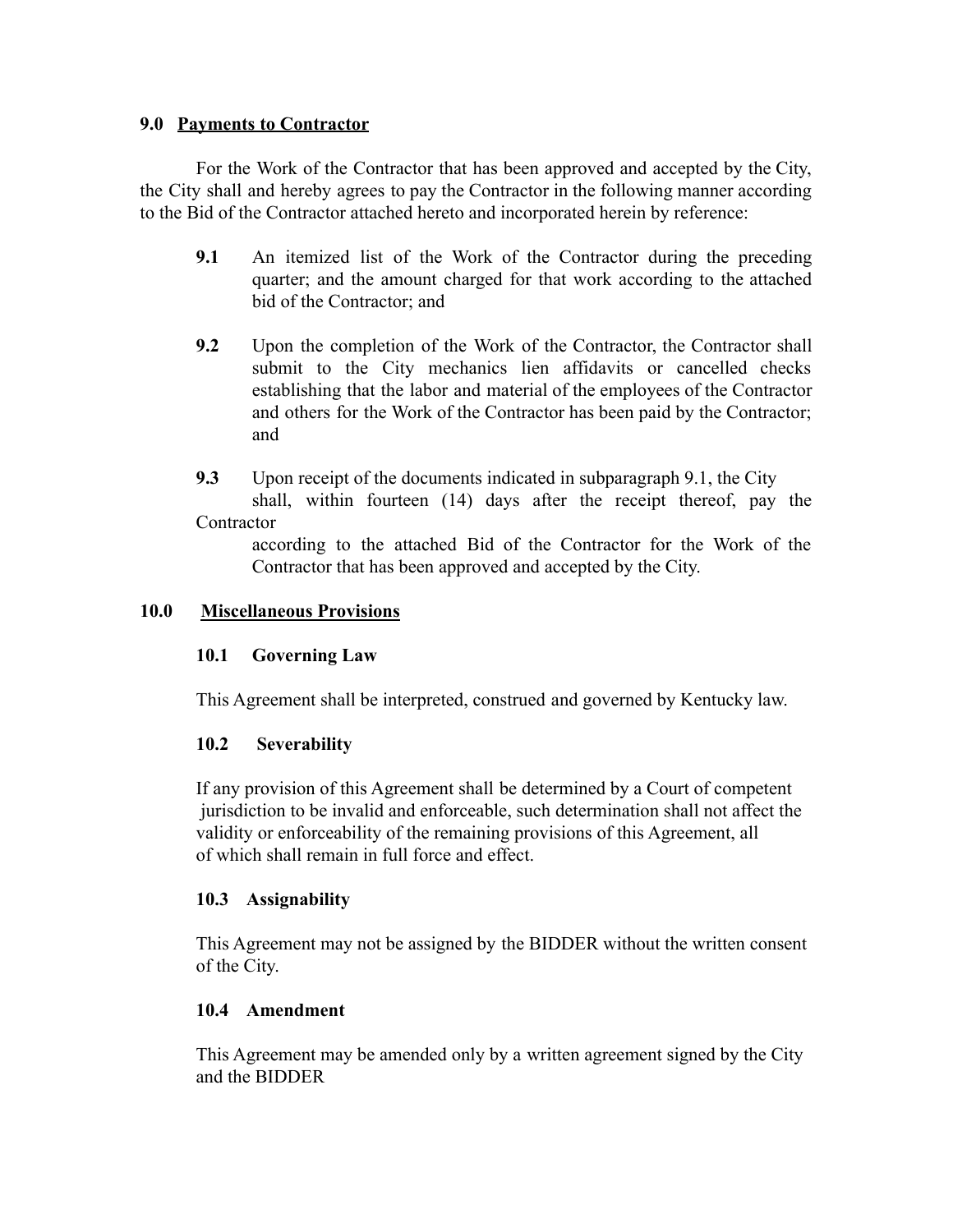#### **10.5 Prior Agreements**

This Agreement constitutes the entire agreement and understanding between the BIDDER and the City in regard to the subject matter thereof; and it supersedes all prior agreements, representations and understandings between them, written or oral.

#### **10.6 Headings**

Headings of the paragraphs and subparagraphs of this Agreement have been inserted for convenience of reference only, and shall in no way affect the interpretation of, restrict or otherwise modify any of the terms and provisions hereof.

#### **10.7 Waiver**

No consent to or waiver by either Erlanger or Recipient of any breach or default of any provision of this agreement by the other, whether express or implied, shall constitute or be interpreted as a consent to, waiver of or excuse for any other subsequent breach or default of the same or any other provision of this Agreement.

## **10.8 Notices**

All notices required by the provisions of this agreement shall be in writing and mailed by certified mail, return receipt requested, as follows, unless otherwise provided by any signatory to this agreement to all other signatories.